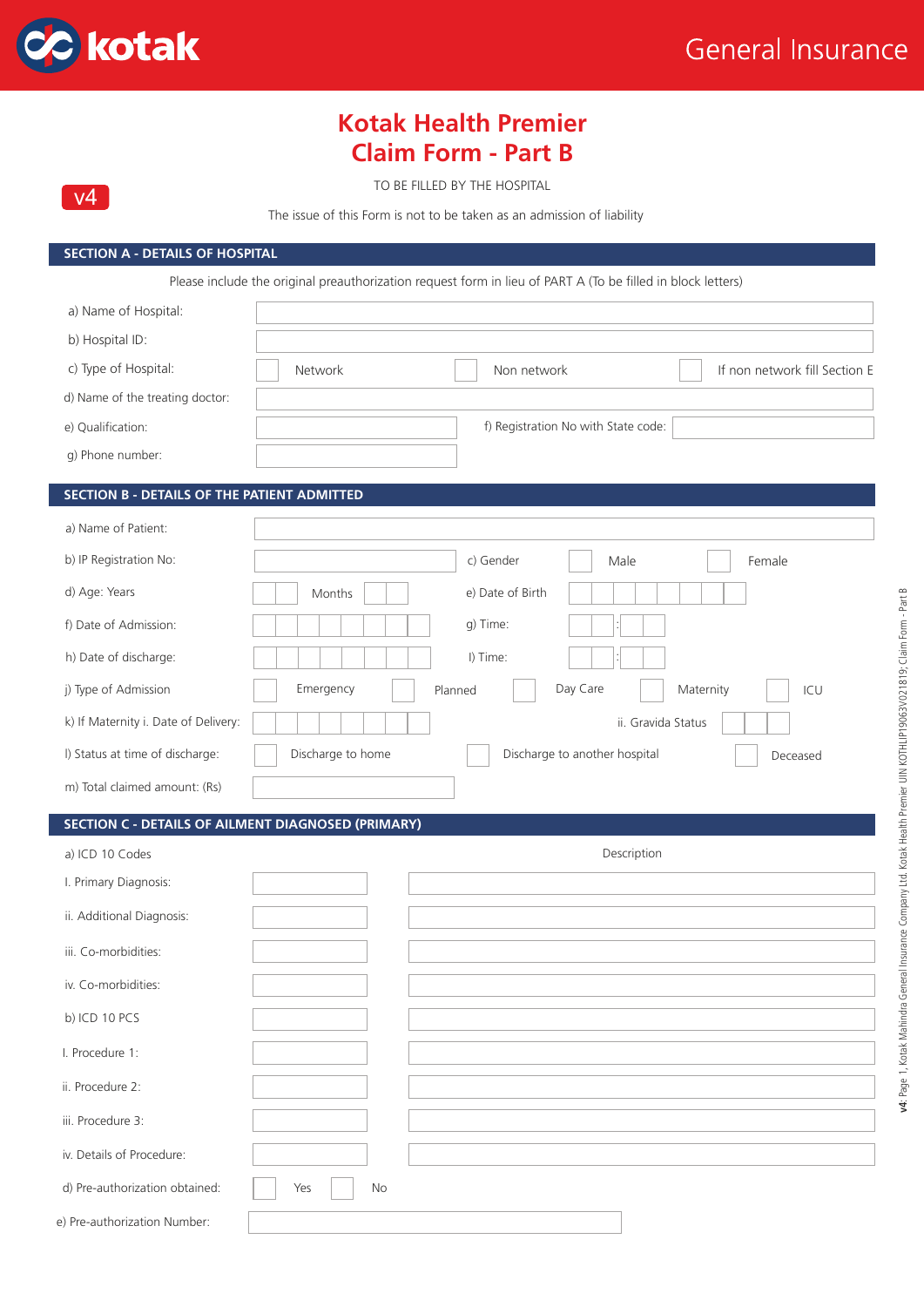| f) If authorization by network hospital not obtained, give reason:                            |                                                 |
|-----------------------------------------------------------------------------------------------|-------------------------------------------------|
|                                                                                               | g) Hospitalization due to Injury:<br>Yes<br>No. |
| I) If Yes give cause: Self Inflicted<br>Road Traffic Accident                                 | Substance Abuse/ Alcohol Consumption            |
| ii) If Injury due to Substance abuse / alcohol consumption, Test Conducted to establish this: | (If Yes, attach reports)<br>Yes<br>No           |
| iv) Reported to Police: Yes<br>iii) If Medico legal: Yes<br>No<br>No <sub>1</sub>             | $v)$ FIR No:                                    |
| vi) If not reported to police give reason:                                                    |                                                 |

## **SECTION D - CLAIM DOCUMENTS SUBMITTED - CHECK LIST (Only fill in case of non-network hospital)**

| Claim Form duly signed                                | Investigation reports                                 |
|-------------------------------------------------------|-------------------------------------------------------|
| Original Pre-authorization request                    | CT/MR/USG/HPE investigation reports                   |
| Copy of the Pre-authorization approval letter         | Doctor's reference slip for investigation             |
| Copy of photo ID card of patient verified by hospital | ECG                                                   |
| Hospital Discharge summary                            | Pharmacy bills                                        |
| Operation Theatre notes                               | MLC report & Police FIR                               |
| Hospital main bill                                    | Original death summary from hospital where applicable |
| Hospital break-up bill                                | Any other, please specify                             |

### **SECTION E - ADDITIONAL DETAILS IN CASE OF NON NETWORK HOSPITAL (Only fill in case of non-network hospital)**

|             | a) Address of the Hospital          |          |  |  |  |                                               |                 |     |    |         |     |    |
|-------------|-------------------------------------|----------|--|--|--|-----------------------------------------------|-----------------|-----|----|---------|-----|----|
|             |                                     |          |  |  |  |                                               |                 |     |    |         |     |    |
| City        |                                     |          |  |  |  | State                                         |                 |     |    |         |     |    |
| Pin Code    |                                     | Phone No |  |  |  |                                               |                 |     |    |         |     |    |
|             | c) Registration No. with State Code |          |  |  |  |                                               | d) Hospital PAN |     |    |         |     |    |
|             | e) Number of Inpatient beds         |          |  |  |  | f) Facilities available in the hospital I) OT |                 | Yes | No | ii. ICU | Yes | No |
| iii. Others |                                     |          |  |  |  |                                               |                 |     |    |         |     |    |

## **SECTION F - DECLARATION BY THE HOSPITAL (PLEASE READ VERY CAREFULLY)**

We hereby declare that the information furnished in this Claim Form is true & correct to the best of our knowledge and belief. If we have made any false or untrue statement, suppression or concealment of any material fact, our right to claim under this claim shall be forfeited.

| Date:  |  | IV. |  |  |  |  |
|--------|--|-----|--|--|--|--|
|        |  |     |  |  |  |  |
| Place: |  |     |  |  |  |  |

| Signature and Seal of the Hospital Authority |
|----------------------------------------------|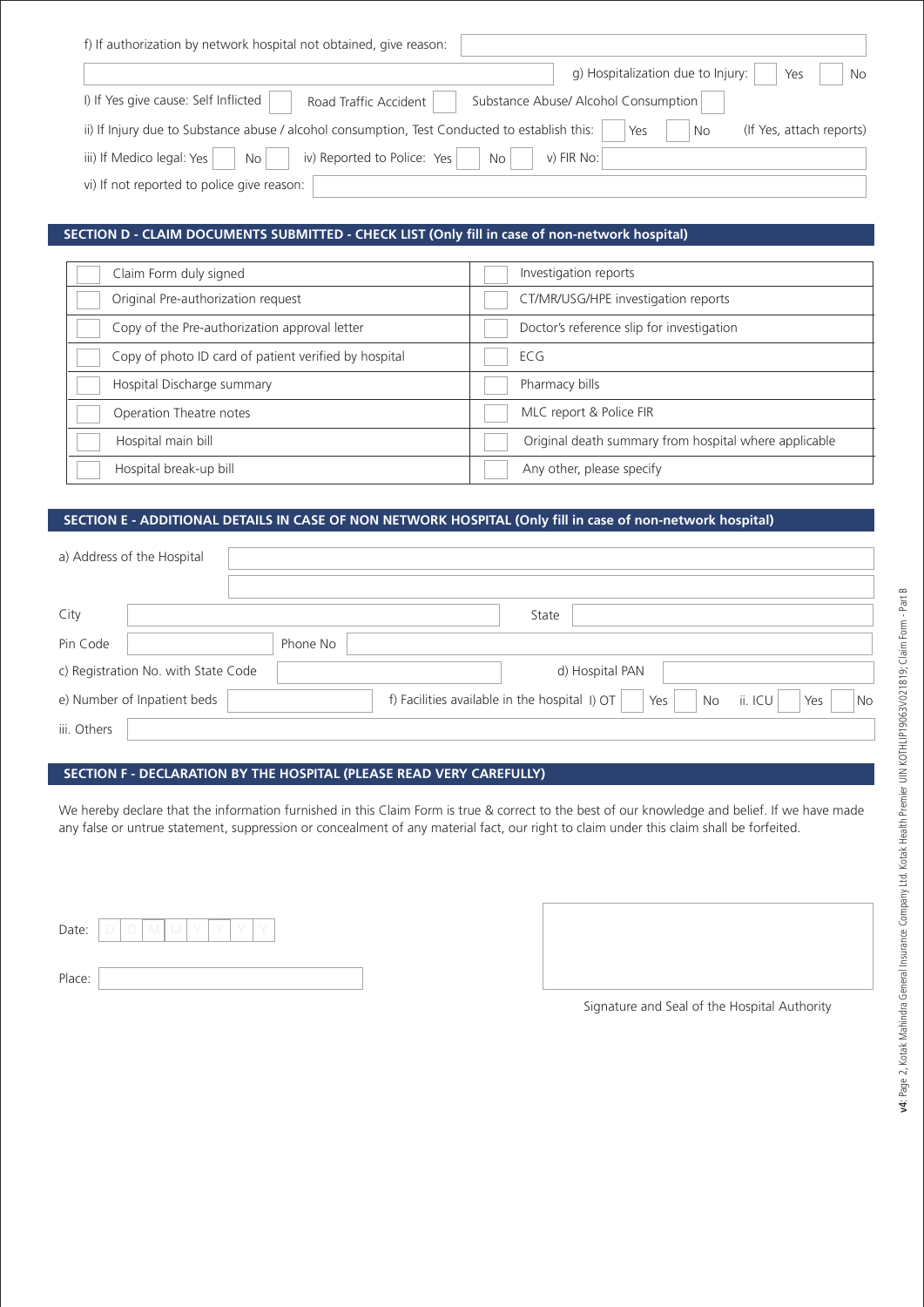| GUIDANCE FOR FILLING CLAIM FORM - PART B (To be filled in by the hospital) |                                                                          |                                                 |  |  |  |  |  |  |  |
|----------------------------------------------------------------------------|--------------------------------------------------------------------------|-------------------------------------------------|--|--|--|--|--|--|--|
| <b>DATA ELEMENT</b>                                                        | <b>DESCRIPTION</b>                                                       | <b>FORMAT</b>                                   |  |  |  |  |  |  |  |
| <b>SECTION A - DETAILS OF HOSPITAL</b>                                     |                                                                          |                                                 |  |  |  |  |  |  |  |
| a) Name of Hospital                                                        | Enter the name of hospital                                               | Name of hospital in full                        |  |  |  |  |  |  |  |
| b) Hospital ID                                                             | Enter ID number of hospital                                              | As allocated by the TPA                         |  |  |  |  |  |  |  |
| c) Type of Hospital                                                        | Indicate whether In network or non network hospital                      | Tick the right option                           |  |  |  |  |  |  |  |
| d) Name of treating doctor                                                 | Enter the name of the treating doctor                                    | Name of doctor in full                          |  |  |  |  |  |  |  |
| e) Qualification                                                           | Enter the qualifications of the treating doctor                          | Abbreviations of educational<br>qualifications  |  |  |  |  |  |  |  |
| f) Registration No. with State Code                                        | Enter the registration number of the doctor along<br>with the state code | As allocated by the Medical Council<br>of India |  |  |  |  |  |  |  |
| g) Phone No.                                                               | Enter the phone number of doctor                                         | Include STD code with telephone number          |  |  |  |  |  |  |  |
|                                                                            | SECTION B- DETAILS OF THE PATIENT ADMITTED                               |                                                 |  |  |  |  |  |  |  |
| a) Name of Patient                                                         | Enter the name of hospital                                               | Name of hospital in full                        |  |  |  |  |  |  |  |
| b) IP Registration Number                                                  | Enter insurance provider registration number                             | As allotted by the insurance provider           |  |  |  |  |  |  |  |
| c) Gender                                                                  | Indicate Gender of the patient                                           | Tick Male or Female                             |  |  |  |  |  |  |  |
| d) Age                                                                     | Enter age of the patient                                                 | Number of years and months                      |  |  |  |  |  |  |  |
| e) Date of Birth                                                           | Enter date of admission                                                  | Use dd-mm-yy format                             |  |  |  |  |  |  |  |
| f) Date of Admission                                                       | Enter date of admission                                                  | Use dd-mm-yy format                             |  |  |  |  |  |  |  |
| q) Time                                                                    | Enter time of admission                                                  | Use hh:mm format                                |  |  |  |  |  |  |  |
| h) Date of Discharge                                                       | Enter date of discharge                                                  | Use dd-mm-yy format                             |  |  |  |  |  |  |  |
| I) Time                                                                    | Enter time of discharge                                                  | Use hh:mm format                                |  |  |  |  |  |  |  |
| j) Type of Admission                                                       | Indicate type of admission of patient                                    | Tick the right option                           |  |  |  |  |  |  |  |
| k) If Maternity                                                            |                                                                          |                                                 |  |  |  |  |  |  |  |
| Date of Delivery                                                           | Enter Date of Delivery if maternity                                      | Use dd-mm-yy format                             |  |  |  |  |  |  |  |
| Gravida Status                                                             | Enter Gravida status if maternity                                        | Use standard format                             |  |  |  |  |  |  |  |
| I) Status at time of discharge                                             | Indicate status of patient at time of discharge                          | Tick the right option                           |  |  |  |  |  |  |  |
| m) Total claimed amount                                                    | Indicate the total claimed amount                                        | In rupees (Do not enter paise values)           |  |  |  |  |  |  |  |

| SECTION C- DETAILS OF AILMENT DIAGNOSED (PRIMARY)                    |                                                                      |                               |  |  |  |  |  |  |
|----------------------------------------------------------------------|----------------------------------------------------------------------|-------------------------------|--|--|--|--|--|--|
| a) ICD 10 Code                                                       |                                                                      |                               |  |  |  |  |  |  |
| Primary Diagnosis                                                    | Enter the ICD 10 Code and description of the<br>primary diagnosis    | Standard Format and Open text |  |  |  |  |  |  |
| <b>Additional Diagnosis</b>                                          | Enter the ICD 10 Code and description of the<br>additional diagnosis | Standard Format and Open text |  |  |  |  |  |  |
| Co-morbidities                                                       | Enter the ICD 10 Code and description of the<br>co-morbidities       | Standard Format and Open text |  |  |  |  |  |  |
| b) ICD 10 $PCS$                                                      |                                                                      |                               |  |  |  |  |  |  |
| Procedure1                                                           | Enter the ICD 10 PCS and description of the<br>first procedure       | Standard Format and Open text |  |  |  |  |  |  |
| Procedure2                                                           | Enter the ICD 10 PCS and description of the second                   | Standard Format and Open text |  |  |  |  |  |  |
| Procedure3                                                           | Enter the ICD 10 PS and description of the third                     | Standard Format and Open text |  |  |  |  |  |  |
| Details of Procedure                                                 | Enter the details of the procedure                                   | Open text                     |  |  |  |  |  |  |
| c) Pre-authorization obtained                                        | Indicate whether pre-authorization obtained                          | Tick Yes or No                |  |  |  |  |  |  |
| d) Pre-authorization Number                                          | Enter pre-authorization number                                       | As allotted by TPA            |  |  |  |  |  |  |
| e) If authorization by network<br>hospital not obtained, give reason | Enter reason for not obtain in pre-authorization<br>number           | Open text                     |  |  |  |  |  |  |
| f) Hospitalization due to injury                                     | Indicate if hospitalization is due to injury                         | Tick Yes or No                |  |  |  |  |  |  |
| Cause                                                                | Indicate cause of injury                                             | Tick the right option         |  |  |  |  |  |  |